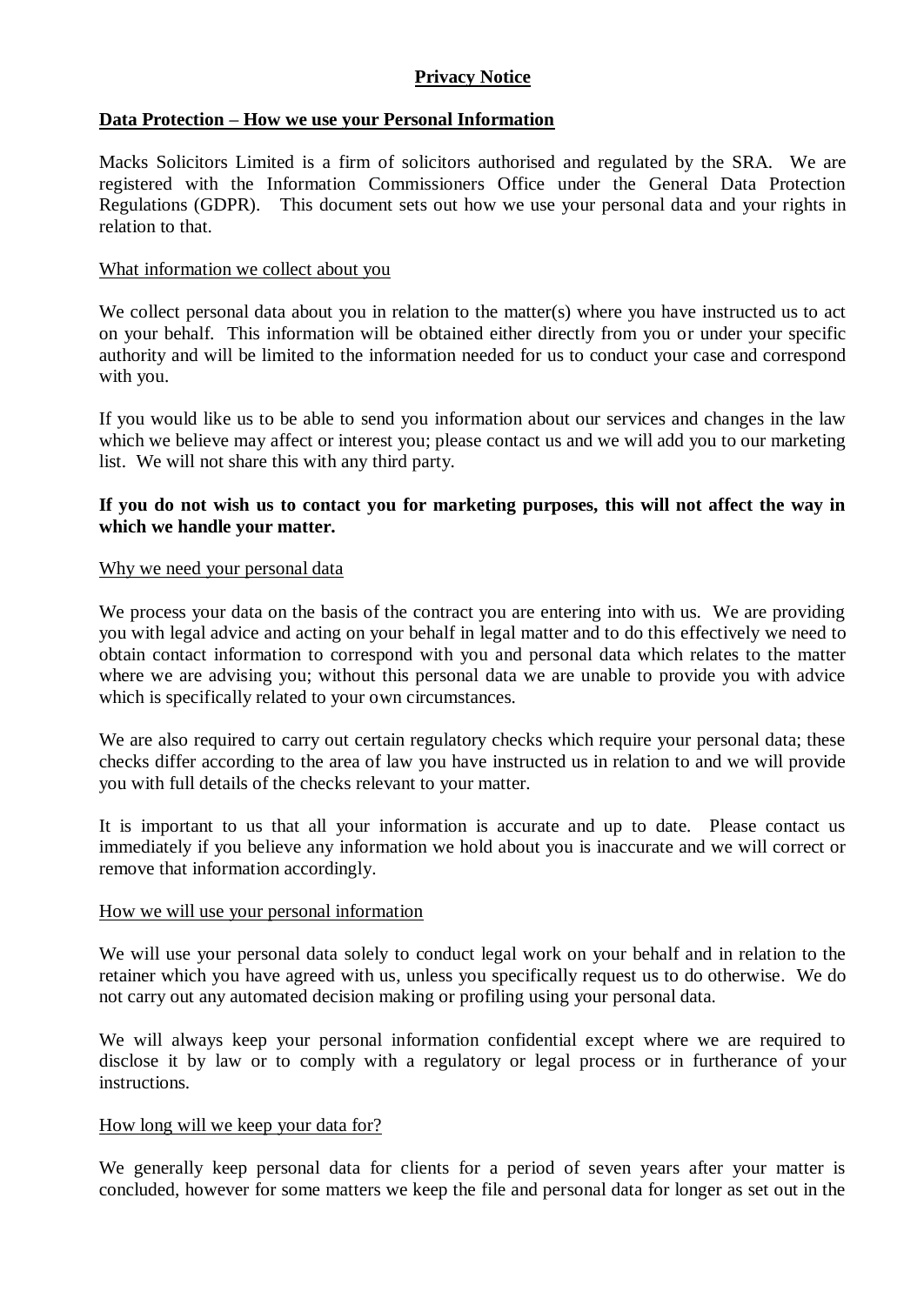table below because our experience has shown that queries on these matters can be raised at a later date and this enables us to deal with those queries.

| <b>Type of Matter</b>                 | <b>Retention Period</b>                        |
|---------------------------------------|------------------------------------------------|
| Clients under the age of 18           | 7 years from $18th$ birthday                   |
| Conveyancing purchase matter file     | 12 years                                       |
| Matrimonial matter file               | 15 years                                       |
| Family Law children matter files      | 7 years from $21st$ birthday of youngest child |
| Wills, probate $&$ trust matter files | 100 years                                      |

In accordance with our client care documentation, if you have provided us with copies of ID documents, we will retain them with the matter file unless you instruct us otherwise at the outset of your matter.

### Who we may share your personal information with

In carrying out your instructions we may need to discuss your case with third party professionals, such as experts, barristers or other professional advisers. When this becomes necessary for your case we will give you information about the third parties becoming involved in your case. In addition, where you have instructed us in relation to a conveyancing matter and we act for you and your lender, we have a duty to fully reveal all relevant facts about that matter to your lender and/or HMRC.

We do utilise external service providers (for example IT specialists) who may have access to some of your personal data to provide their services. We will always obtain strict confidentiality agreements as part of our contracting process for this.

We are also subject to periodic checks by Law Society approved consultants and/or assessors. These will have provided the firm with confidentiality agreements and may select your file for checking. If you have any objection to your file being checked, please notify us immediately and your file will be marked accordingly. This will not affect the way your case is handled in any way.

We have a sister company, Watson Woodhouse Limited which is also authorised and regulated by the SRA. If you have a legal problem which falls within their area of expertise, we will offer to refer you to them; however it will be your choice whether to take up this referral and we will not share any of your details with them without your express consent.

We do not transfer any personal information outside of the EU.

### **Complaints**

If you believe that we have not complied with our professional obligations, including in relation to data protection, then you are entitled to report the matter to the Solicitors Regulation Authority (the SRA). They can be contacted by post at SRA Report, The Cube, 199 Wharfside Street, Birmingham, B1 1RN, by telephone on 0370 606 2555 or by email at [report@sra.org.uk.](mailto:report@sra.org.uk)

You are also able to report any concerns you have in relation to data protection to the Information Commissioners Office (ICO) by telephoning 0303 123 1113.

### Contact Us

If you have any questions about our privacy policy or any information which we hold about you, please contact our Data Protection Officer, Alison Halford via office@macks.co.uk or at our head office at 4 Woodlands Road, Middlesbrough, TS1 3BE